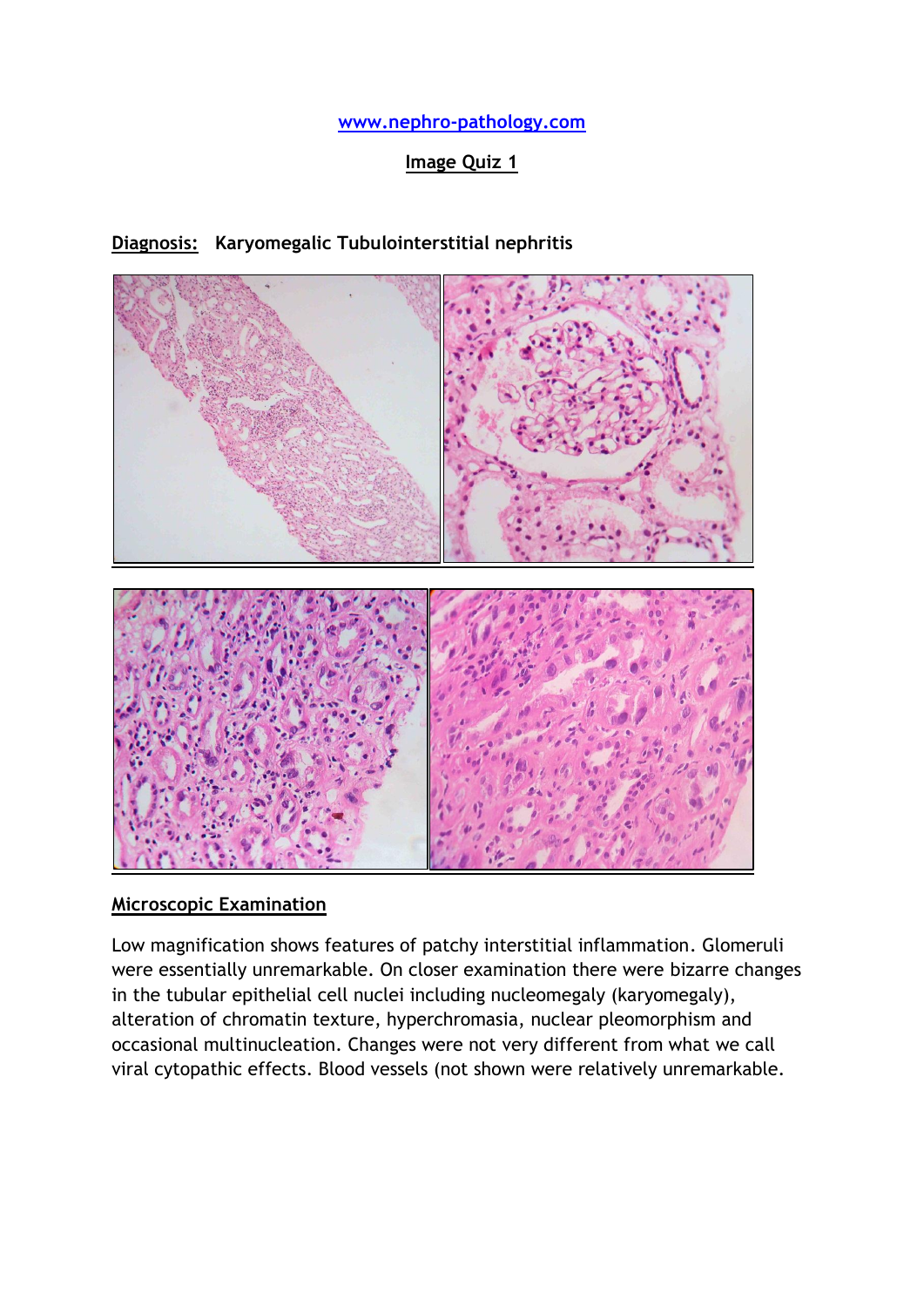#### **Further details of the case**:

There was no history of significant drug/therapeutic ingestion including exposure to mycotoxins or other herbs. The patient was in good health until the onset of renal disease. There was no history of recurrent respiratory tract infections or specific viral infections. His liver functions were normal throughout the disease course. Serum IgG4 levels were normal. I did stain the biopsy for BK virus and CMV; both were negative.

#### **Discussion:**

Karyomegalic nephropathy was first identified in 1974 by Burry [\[1\]](http://ndt.oxfordjournals.org/content/17/11/1914.full#ref-1). Mihatsch *et al.* [\[2\]](http://ndt.oxfordjournals.org/content/17/11/1914.full#ref-2) subsequently described the disorder in 1979 and proposed a new disease syndrome. Reports of few additional cases with similar findings have been cited in the literature.[3,5-8]. Classically patients present with a history of recurrent upper respiratory infections and progressive renal failure. Extra‐renal manifestations are uncommon, although karyomegalic cells have been identified in numerous tissues including brain astrocytes, intestinal smooth muscle, Schwann cells of peripheral nerves, and bile duct epithelium. Transient elevations in liver enzymes may be seen. Histologically, the presence of interstitial nephritis in conjunction with atypical epithelial cell and nuclear polymorphism, predominantly of tubular cells, is characteristic. The absence of other environmental factors associated with interstitial nephritis (non‐steroidal anti‐inflammatory agents and heavy metals) and other glomerular disorders, are suggestive of karyomegalic nephropathy.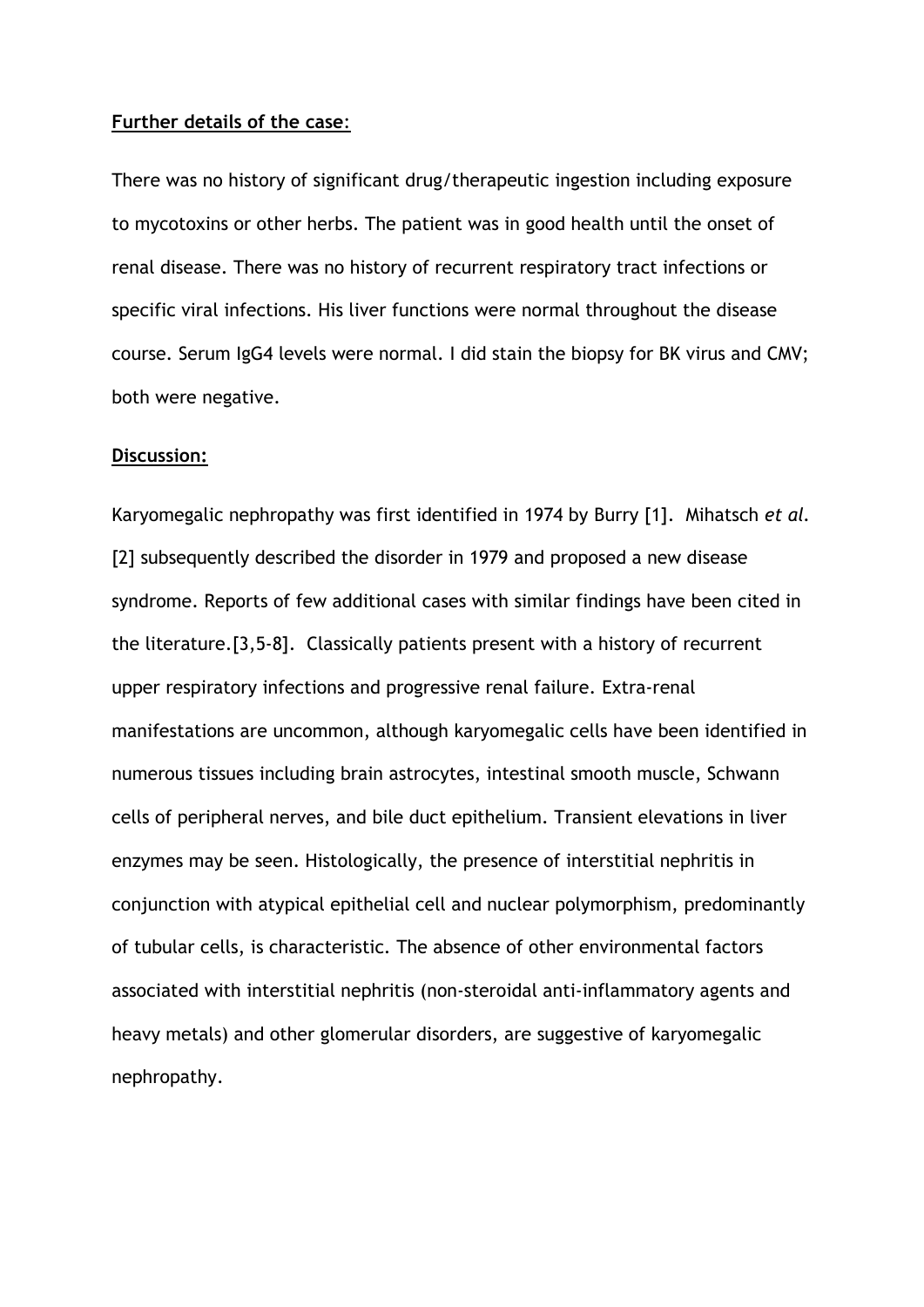# **Key Point:**

While evaluating biopsy of a patient with unexplained renal failure, careful examination of tubular epithelial cells for features of unexplained karyomegaly should raise the suspicion of this disease.

# **References:**

1. Burry AF. Extreme dysplasia in renal epithelium of a young woman dying from hepatocarcinoma. J Pathol 1974; 113: 147–150

<http://www.ncbi.nlm.nih.gov/pubmed/4372331>

2. Mihatsh MJ et. al. Systemic karyomegaly associated with chronic interstitial nephritis. A new disease entity? Clin Nephrol. 1979 Aug; 12(2):54-62.

<http://www.ncbi.nlm.nih.gov/pubmed/527271>

3. Bhandari S et. al. Karyomegalic nephropathy: an uncommon cause of progressive renal failureNephrol Dial Transplant (2002) 17: 1914–1920

<http://ndt.oxfordjournals.org/content/17/11/1914.full.pdf+html>

4. John Molne: Lecture presentation ; Karyomegalic tubulointerstitial nephritis : Case 3

[http://www.nephropathology-esp.org/meeting-lecture/slide-seminar](http://www.nephropathology-esp.org/meeting-lecture/slide-seminar-karyomegalic-tubulointerstitial-nephritis)[karyomegalic-tubulointerstitial-nephritis](http://www.nephropathology-esp.org/meeting-lecture/slide-seminar-karyomegalic-tubulointerstitial-nephritis)

5. Spoendlin M et. al. Karyomegalic interstitial nephritis: Further support for a distinct entity and evidence for a genetic defect. American Journal of Kidney Diseases 1995;25(2): 242-252.

[http://www.ajkd.org/article/0272-6386\(95\)90005-5/abstract](http://www.ajkd.org/article/0272-6386(95)90005-5/abstract)